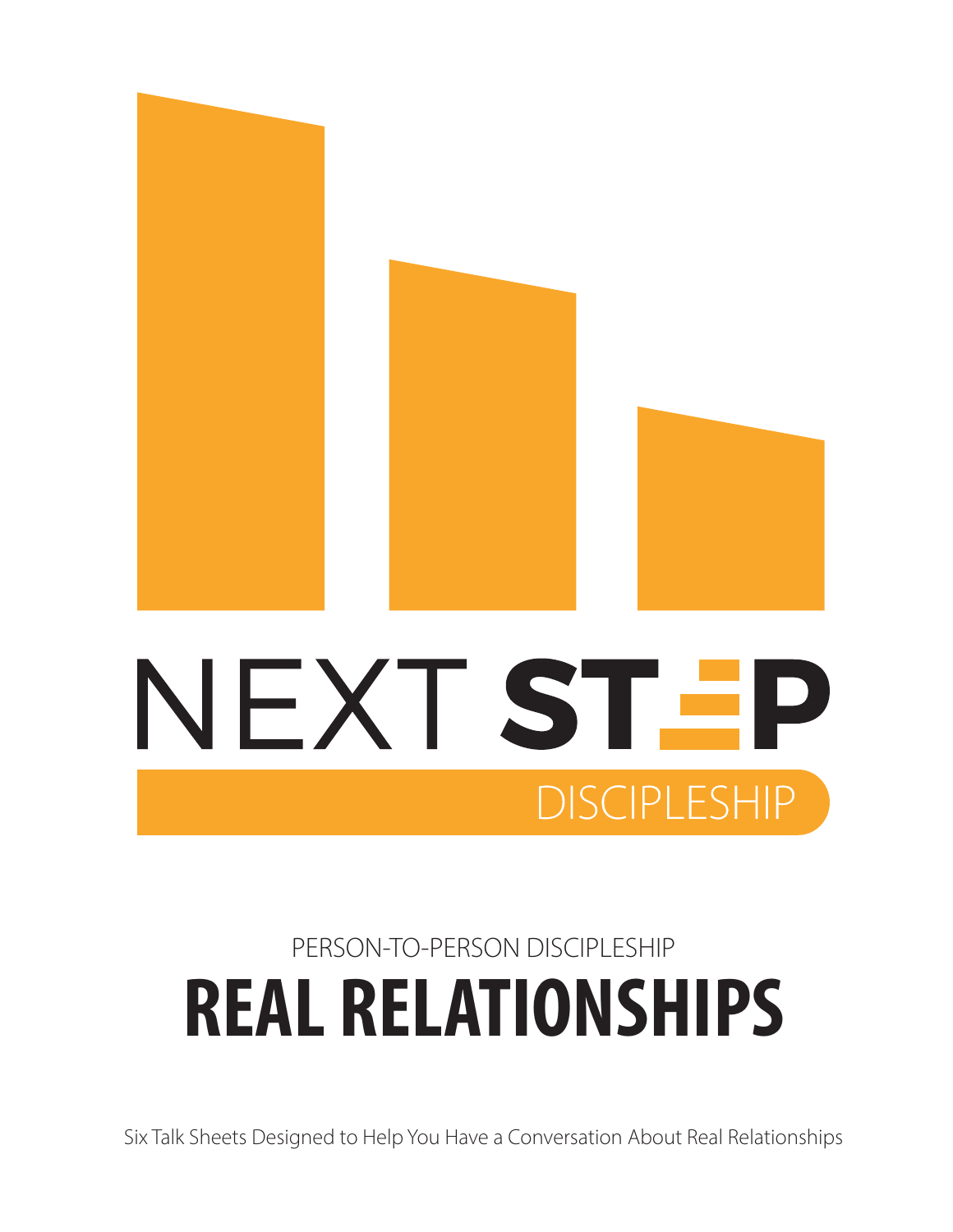## **USING P2P TALK-SHEETS**

The idea of being a disciple-maker can be intimidating; but it doesn't have to be. Person-to-Person (P2P) Talk-Sheets are designed to help you have a conversation with another person about key faith topics. These pages are designed to be used anywhere, whether you're sitting in your home or meeting in a coffee shop. In addition, you can move through this conversation at whatever pace you think is best, spending as much time as you need on developing the associated habit.

Each P2P sheet is packed with resources that help you move from conversation to action: key scripture to read, discussion questions, and application activities.



This particular packet is designed to introduce your conversation partner to the Core Value of Real Relationships. In these pages, you'll find conversations about how we can be the Church both at home and as part of a larger community.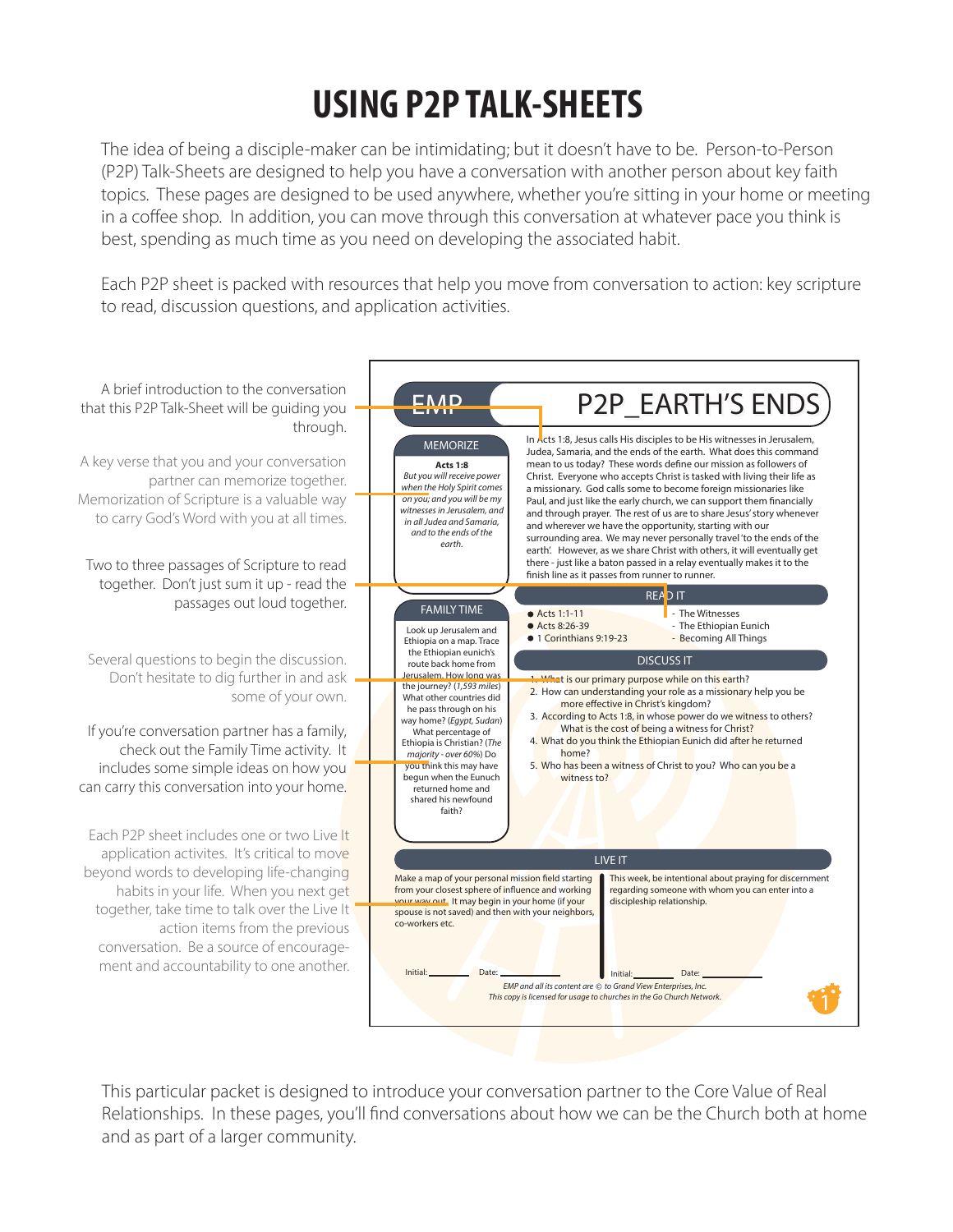## EMP P2P\_LOVE LIKE CHRIST

#### **MEMORIZE**

#### **Romans 13:8**

*Let no debt remain outstanding, except the continuing debt to love one another, for whoever loves others has fullled the law.*

'*This is my commandment: That you love one another as I have loved you.*' - Jesus

This is perhaps the most difficult call that Jesus makes to us. Even the greatest human love falls far short of perfection. All too often there is a hidden agenda, condition, or limit to the love we dispense. We only love people 'if'...'until'...or 'unless'. Christ, on the other hand, loves unconditionally. He not only loves the unlovable, He woos them! He searches us out while we are enemies of God for the sake of an authentic relationship. If we are to love like Christ, we must first pray to see our friends and family through God's eyes rather than our own. When we start viewing others as God does, authentic and unconditional love is a very real possibility.

#### FAMILY TIME

Spend some time this week to write 'love' letters to those in your immediate family. In this letter, attempt to show that your love for them is unconditional. Avoid cliche terms and phrases and write something deep and meaningful to each person.

#### READ IT

- 1 John 4:7-12, 19-21 Love Like Christ
- John 15:9-17
- $\bullet$  Matthew 5:43-48
- Love One Another - Love the Unloveable

#### **DISCUSS IT**

- 1. How has God modeled love to us?
- 2. How is the love God calls us to different than the love the world talks about? What does it mean to love *unconditionally*?
- 3. Who does Christ call us to love in these verses? How is God's Word made complete in us through our love for others?
- 4. Do you think your family feels you love them unconditionally or are there strings attached?
- 5. Who do you find it most difficult to love? What are some ways in which you can begin to show love to them?

This week, pray to see those around you through God's eyes instead of your own. Purpose to act in love and respond to needs as you see them.

#### LIVE IT

Spend some time encouraging those who are in your circle of family and friends. Write a letter, make a phone call, have a suprise visit - do whatever it takes to let them know that they are loved! Purpose to encourage at least two people this week.

Initial: Date: Date: Date: Date: Date: Date:

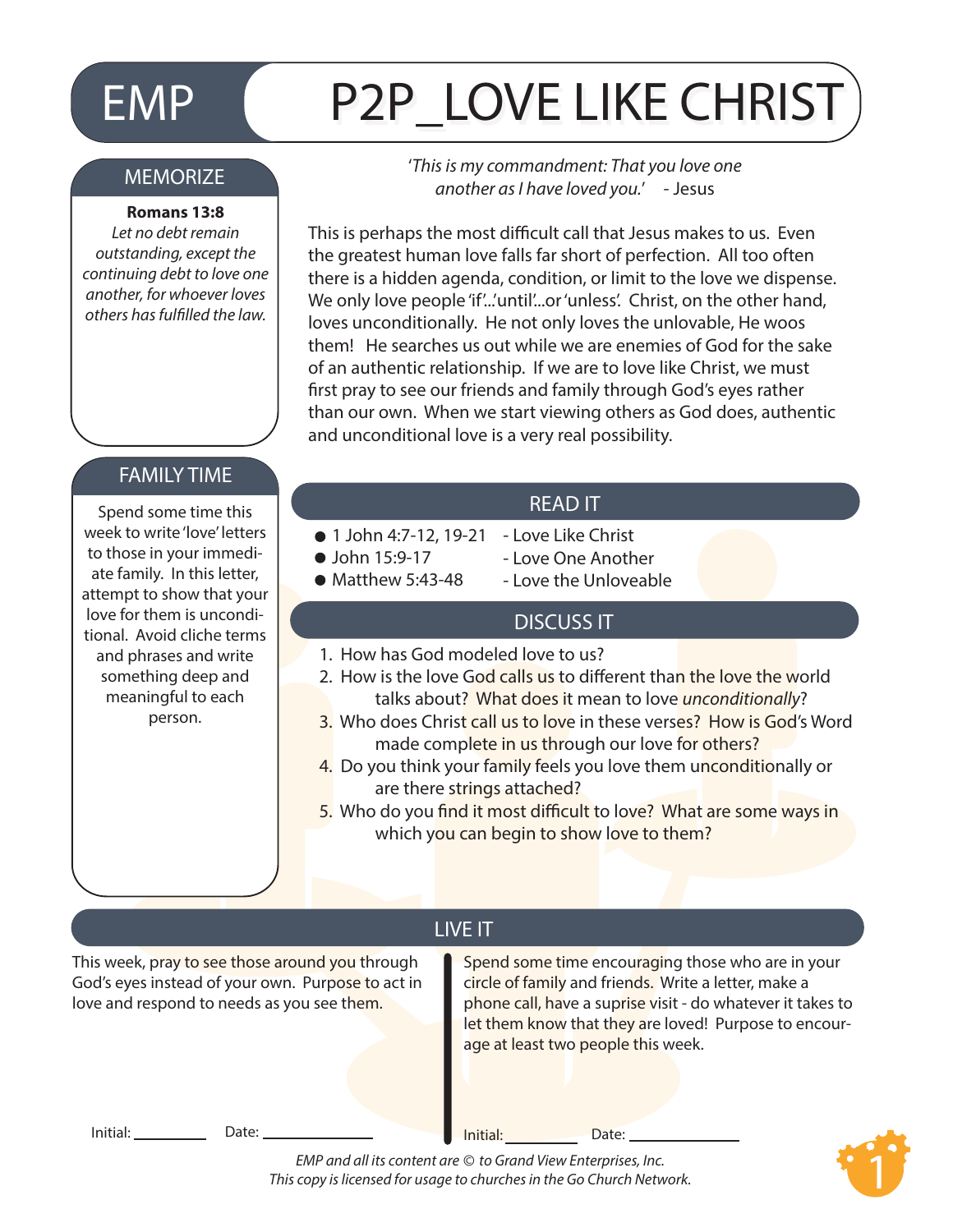## EMP (P2P\_SPOUSE

#### **MEMORIZE**

#### **1 Corinthians 13:4-8**

*Love is patient, love is kind. It does not envy, it does not boast, it is not proud. It does not dishonor others, it is not self-seeking, it is not easily angered, it keeps no record of wrongs. Love does not delight in evil but rejoices with the truth. It always protects, always trusts, always hopes, always perseveres.* 

#### FAMILY TIME

If your children are old enough, have them write a list of qualities that they desire in a future spouse. Be strategic, and help them list some important Biblical qualities that they might have overlooked. Have them keep this list in a safe location so that they may use it as a reference when dating or courting.

Ephesians 5 presents one of the strongest commands directed towards spouses found in the Bible. In this chapter, hubands are told to *love* their wives - a word that implies protection, loyalty, and sacrifice. Wives, on the other hand, are commanded to 'respect' their husbands. Two very different words, but with the same goal - to produce healthy, wholesome marriages where both husbands and wives are growing alongside of each other towards God. Christ-centered marriages are a product of unconditional commitment to the fulfillment of this goal and a deep-seeded relationship to God. As we grow in love/respect towards God, we will grow in love/respect towards our spouse.

#### READ IT

- Biblical Marriage

- Ephesians 5:21-33
- 1 Corinthians 13
- Proverbs 31
- Love, Love, Love - Picture of a Godly Woman

#### DISCUSS IT

- 1. Compare and contrast the Biblical view of marriage vs. our culture's.
- 2. Which of the characteristics of love in 1 Corinthians 13 comes easiest for you? Which is the most difficult?
- 3. Love "always protects" implies fierce loyalty. Are you your spouse's biggest critic or his or her biggest fan?
- 4. Keeping a record of wrongs can cause a marriage to rot. Our sins are as far as the east to the west in God's eyes. How are you at forgiving and forgetting?
- 5. According to Ephesians 5, what are the roles of men and women in marriage? What are the difficulties of holding this view in our world today?

#### LIVE IT

Read through 1 Corinthians 13. While reading, try exchanging your name for the word 'love'. Where are you falling short of authentic love in your marriage? Choose one of the action words in this chapter to put into practice this week.

Discover your spouse's love language style. The five love languages are: Words of Affirmation, Quality Time, Receiving Gifts, Acts of Service, and Physical Touch (You can find more about these love languages online). Try to do at least one thing each week specific to his or her love language .

Initial: Date: Date: Date: Date: Date: Date:

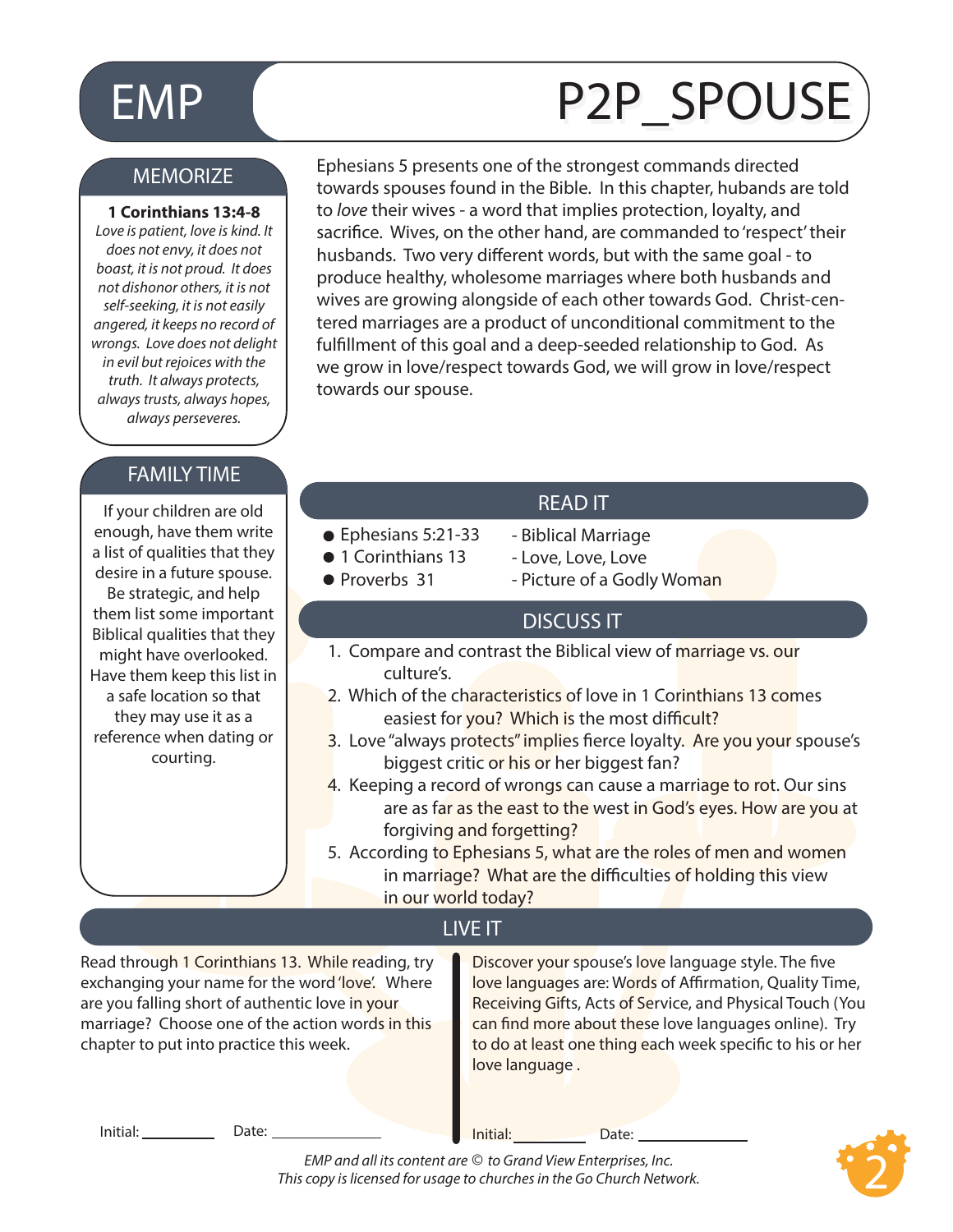#### **MEMORIZE**

#### **Proverbs 22:6**

**Start children off on the** *way they should go, and even when they are old they will not turn from it.*

#### FAMILY TIME

Many children have no idea what the purpose of discipline is. Often, discipline can seem inconsistent and erratic. Share with your children God's purpose and method of discipline. If you have created a discipline action plan of your own, talk your children through it so that they can better understand the consequences of the choices that they make.

# EMP (P2P\_CHILDREN

We are often our children's first idea of what God is like. If we are merciful, firm, and loving, that is how they will view God. Unfortunately, the opposite is also true. Many adults shy away from God because of misconceptions about His character, which they developed by interacting with their own parents. The Bible constantly refers to God as our 'Father' and this is no accident. To truly love our children as God intended, we must first understand how our Father in Heaven loves us. Then we are able to seek to love our children in the same manner. So when we read that we are '*the apple of His eye*' (Zech. 2:8) and that He *rejoices over us with singing* (Zeph. 3:17), we should take that as a cue to learn to rejoice in our children. When we read about how our Father disciplines those He loves, we should model that same love-centered discipline with our kids. As the primary disciple makers of our children, it is imperative that we learn to reflect our Father's character and example as we raise those whom He has entrusted to us.

#### READ IT

- Deuteronomy 6:4 -9 Raising Disciples
- Ephesians 6:4
- Patience and Understanding
- Proverbs 13:24
- 
- The Value of Discipline

#### DISCUSS IT

- 1. How was your view of God shaped by your parents? How does the title of *Father* that is given to God help you understand who He is?
- 2. How does your view of God effect how you love your own children?
- 3. What are you strengths as a parent? What are your weaknesses?
- 4. What do the above scriptures have to say about discipline? Honestly assess discipline in your household. Are you firm and fair, way too lenient or overbearing?
- 5. How can you improve in reflecting God to your children?

#### LIVE IT

Search for 'love languages' online and find out what the love language is of each of your children. Make a point to do at least one thing a month that specifically speaks to that child's love language.

If discipline in your house is not being handled in a Godly fashion, create a discipline action plan with your spouse.

Initial: Date: Date: Date: Date: Date: Date: Date:

3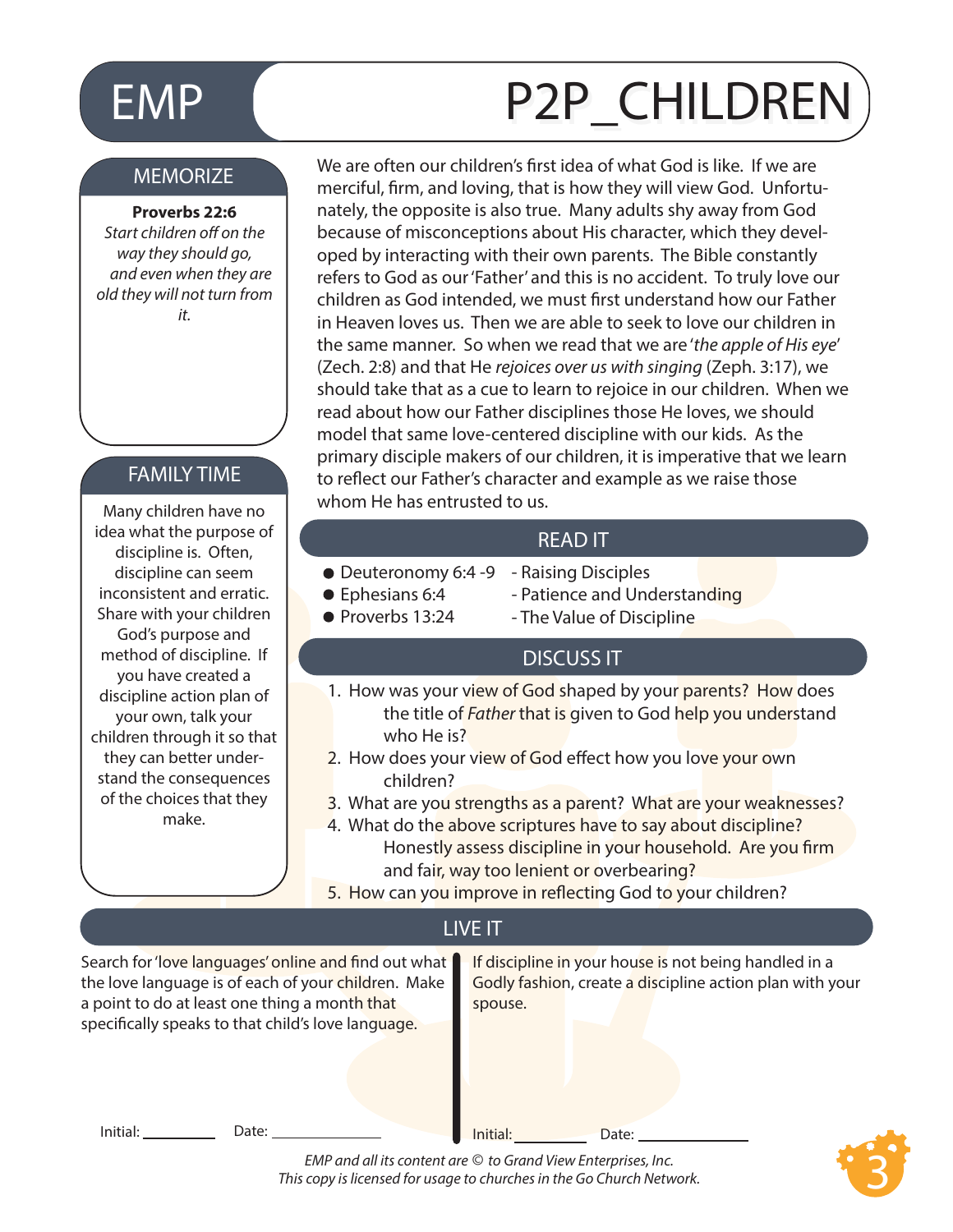#### **MEMORIZE**

#### **Hebrews 10:24-26**

 *And let us consider how we may spur one another on toward love and good deeds, not giving up meeting together, as some are in the habit of doing, but encouraging one another—and all the more as you see the Day approaching.* 

#### FAMILY TIME

Have your family create a 'connection chart'. Write your names in a bubble in the middle of a sheet of paper. Draw additional bubbles with names of people and communities to whom you are connected and then draw lines connecting your bubble to others. Ask your family what their connection is to the church. Is it just another community or does it have more influence in your lives? Talk about how you can increase your connection to the church.

# EMP (P2P\_GO SMALL

Many modern followers of Christ believe they do not need to be a part of a local body of believers, yet the New Testament clearly teaches just the opposite. In 1 Timothy 3:15, Paul refers to the church as God's household. A household is defined as individuals who comprise a family unit. Our church family needs us to invest in them just as we would our families.

In addition, it is dangerous for Christians to isolate themselves. Peter warns that the devil prowls around like a roaring lion looking for someone to devour. A lion will usually first separate an animal from its pack before overwhelming it. We are fools if we think we can resist the devil alone. We need our brothers and sisters in Christ to encourage us, hold us accountable and disciple us if we are to resist Satan's lies and reach the world for Christ.

#### READ IT

- Acts 2:42-47
- $\bullet$  Hebrews 10:24-26

 $\bullet$  Romans 12:3-8

- Keep Meeting
	- A Body of Believers

- Church Connections

#### DISCUSS IT

- 1. Why does Paul refer to the church as a household? Why does God call us to be connected to the church?
- 2. What are some of the dangers of not being connected to a church body?
- 3. In Romans, Paul compares the church to a body. How does the church operate like a body? What happens to a body when it is missing 'parts'?
- 4. Many churches use 'small groups' as a vehicle for connection. How might meeting in a smaller group better connect you to other believers?

#### LIVE IT

Increase your connection to the church: Commit to spending at least one extra hour this week in

- If you're not a part of a local church body, find  $\blacksquare$  the company of fellow believers. a church to connect to this week.
- If you do not have an accountability partner, find one.
- Get smaller find a small group of believers to get plugged into.

Initial: Date: Date: Date: Date: Date: Date:

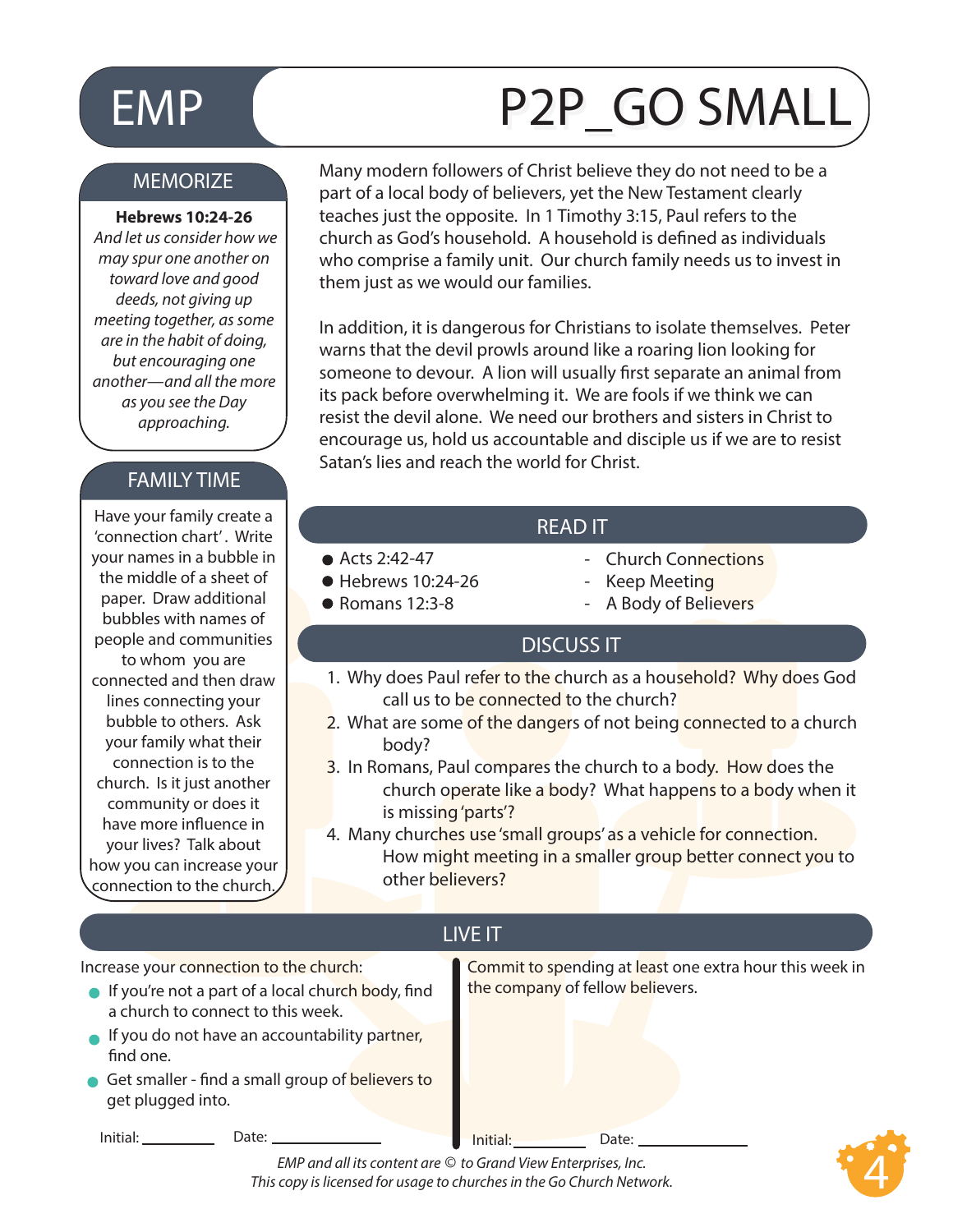# EMP P2P ACCOUNTABILITY

#### **MEMORIZE**

#### **Galatians 6:1-2**

*Brothers and sisters, if someone is caught in a sin, you who live by the Spirit should restore that person gently. But watch yourselves, or you also may be tempted. Carry each other's burdens, and in this way you will fulll the law of Christ*

### FAMILY TIME THE SAME STATE AND THE READ IT

Model accountability with your family. Give your child a piece of paper and have them tear it in half. Then give that same child a phone book to try to tear in half.

Talk about it: What's the difference? Why are many papers stronger than a single piece? Compare this to a person. How can many people be stronger than a single person?

In America we pride ourselves on being able to do thing ourselves. Asking for help is often viewed as a weakness. The Bible, on the other hand, finds strength in numbers. Part of the reason God established the church was to provide a way for believers to be lovingly strengthened in their faith and challenged when their lives do not line up with the Biblical model. Biblical Accountability is something that God has put in place in order to help us overcome challenging behaviors and to help us institute spiritual disciplines in our lives. God is our Creator, and He knows we can not do it alone. To help us live a life that glorifies Him, He has given us His Holy Spirit, His Holy Word, and our brother's and sister's in Christ who are running the same race.

- James 5:13-20
- Ecclesiastes 4:9-12
- $\bullet$  Matthew 18:15-17
- - Confess and Restore
	- A Cord of Three Strands
	- Biblical Conflict

#### DISCUSS IT

- 1. According to what you have read, what is the importance of Biblical Accountability? Why is accountability something that makes many people uncomfortable?
- 2. According to Ecclesiastes, why are two or three stronger than one? Why is it important to have other believers to hold you accountable?
- 3. Describe the steps we are to follow when a brother or sister continues in a sin in order to restore them to right relationship with God?
- 4. What are some specific things that you need accountability about?

| <b>LIVE IT</b>                                                                                                           |                                                                                                                                                                          |
|--------------------------------------------------------------------------------------------------------------------------|--------------------------------------------------------------------------------------------------------------------------------------------------------------------------|
| If you do not have an accountability partner then<br>spend time in prayer asking God for discernment<br>in choosing one. | If you already have a person you meet with regular-<br>ly for accountability, spend some time reviewing<br>what it is that both paries need accountablity to<br>improve. |
| Possible accountability partners:                                                                                        | Create a list of questions, challenges, and conse-<br>quences that you regularly review together.                                                                        |
| Initial:<br>Date:                                                                                                        | Initial:<br>Date:<br>EMP and all its content are © to Grand View Enterprises, Inc.                                                                                       |
| This copy is licensed for usage to churches in the Go Church Network.                                                    |                                                                                                                                                                          |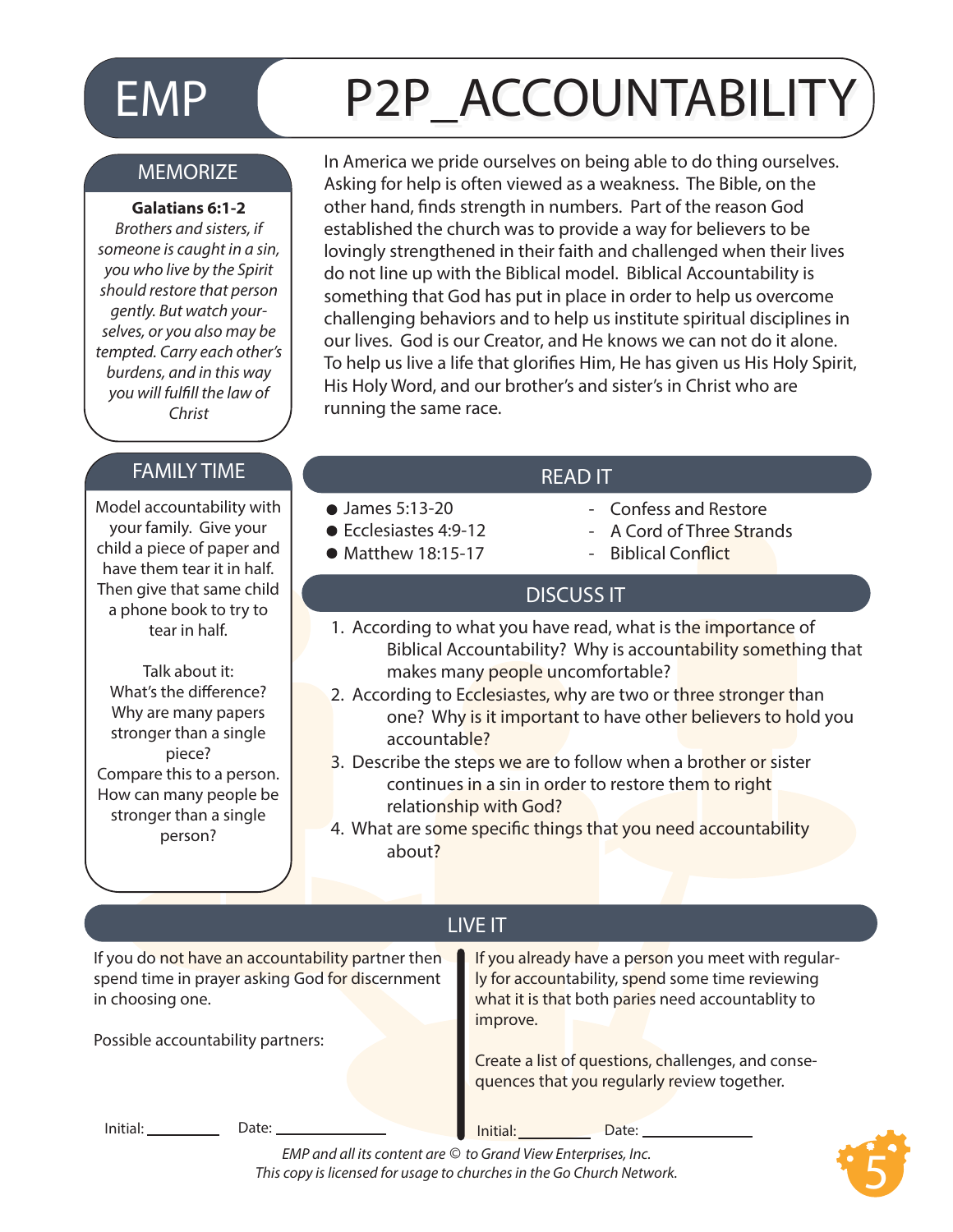## EMP P2P\_FORGIVENESS

#### **MEMORIZE**

#### **Ephesians 4:32**

*Be kind and compassionate to one another, forgiving each other, just as in Christ God forgave you.*

We cannot honor God in our personal relationships without extending the same forgiveness God extended to us to those we love. When we reflect on the forgiveness God has extended to us, it should never cease to bring us to our knees in praise. He gave up His only Son so we could be restored to Him. We were the prodigal son He searched for every day until we returned home. Unlike love, forgiveness does come with a condition - we must forgive others so that God might forgive us (Matt 6:14-15). The alternative, unforgiveness, is costly. Unforgiveness births bitterness and hatred and ultimately results in our seperation from our Heavenly Father. But when we offer forgiveness and grace, it allows Gods love to shine through our actions.

#### FAMILY TIME

Explain to your children how we have wronged God and how God has chosen to forgive us. Memorize this week's verse with them.

The next time you find your child in a situation where they feel they have been wronged, ask them to retell the story of how God forgave us. Help them to understand what their response should be in the situation.

#### READ IT

- $\bullet$  Matthew 18:21-35
- Forgive to be Forgiven  $\bullet$  Matthew 6:14-15
- Luke 23:32-43
- Jesus Models Forgiveness

- The Parable of the Unforgiving Servant

#### DISCUSS IT

- 1. What does Biblical forgiveness look like? What makes this type of forgiveness so powerful?
- 2. Why do you think it can be so difficult to forgive those we love even though we have been forgiven of everything?
- 3. How has forgiveness changed your life?
- 4. Is it harder for you to forgive yourself or to forgive others?
- 5. What is something that you have found difficult to forgive in your life? What is something that you feel you could never forgive?
- 6. What is the cost of unforgiveness? Have you seen this cost in another person's life or in your own life?

#### LIVE IT

Do you have a relationship that needs real forgiveness present in it? Find a way this week to offer authentic forgiveness to the person/people who have wronged you. Don't just put a *band-aid* on the situation. Be authentic.

Write a letter to God thanking Him for the forgiveness that He's given you. Be as specific as you can about the ways that He has forgiven you. Keep this *letter of forgiveness* as a reminder that God forgave you wholly.

Initial: Date: Date: Date: Date: Date: Date: Date: